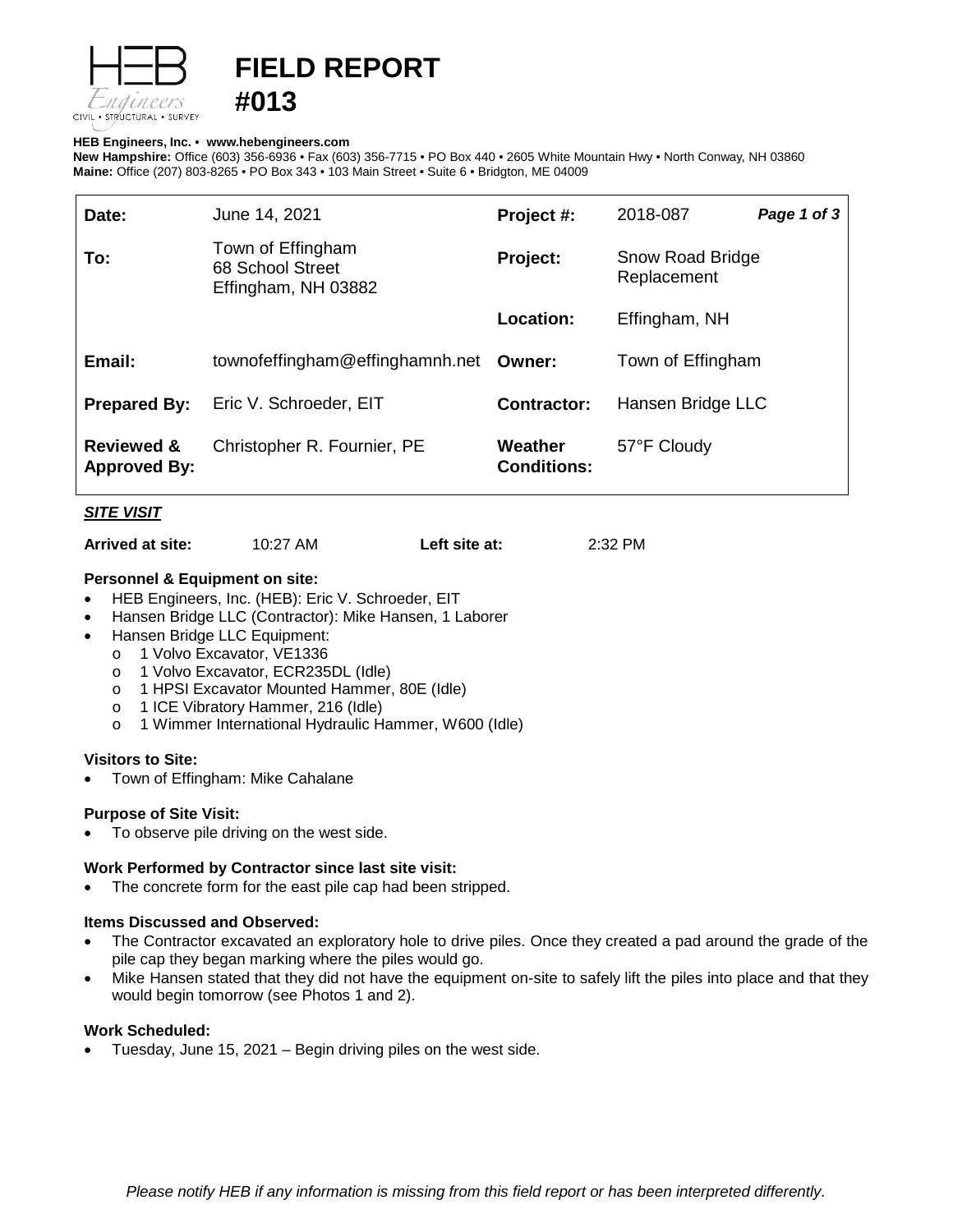*Town of Effingham June 14, 2021* Snow Road Bridge #165/112 over South River, Effingham, NH *Field Report #013 HEB Project #2018-087*

## **Outstanding Construction Issues:**

• The Contractor needs to provide revised GM2 design information regarding pile cap dimensions (FR #011, 06-10-21).

#### **Next Observation:**

• Tuesday, June 15, 2021.

#### **Photos:**

• Taken by EVS on Monday June 14, 2021.



Photo 1: Form stripped off east abutment.